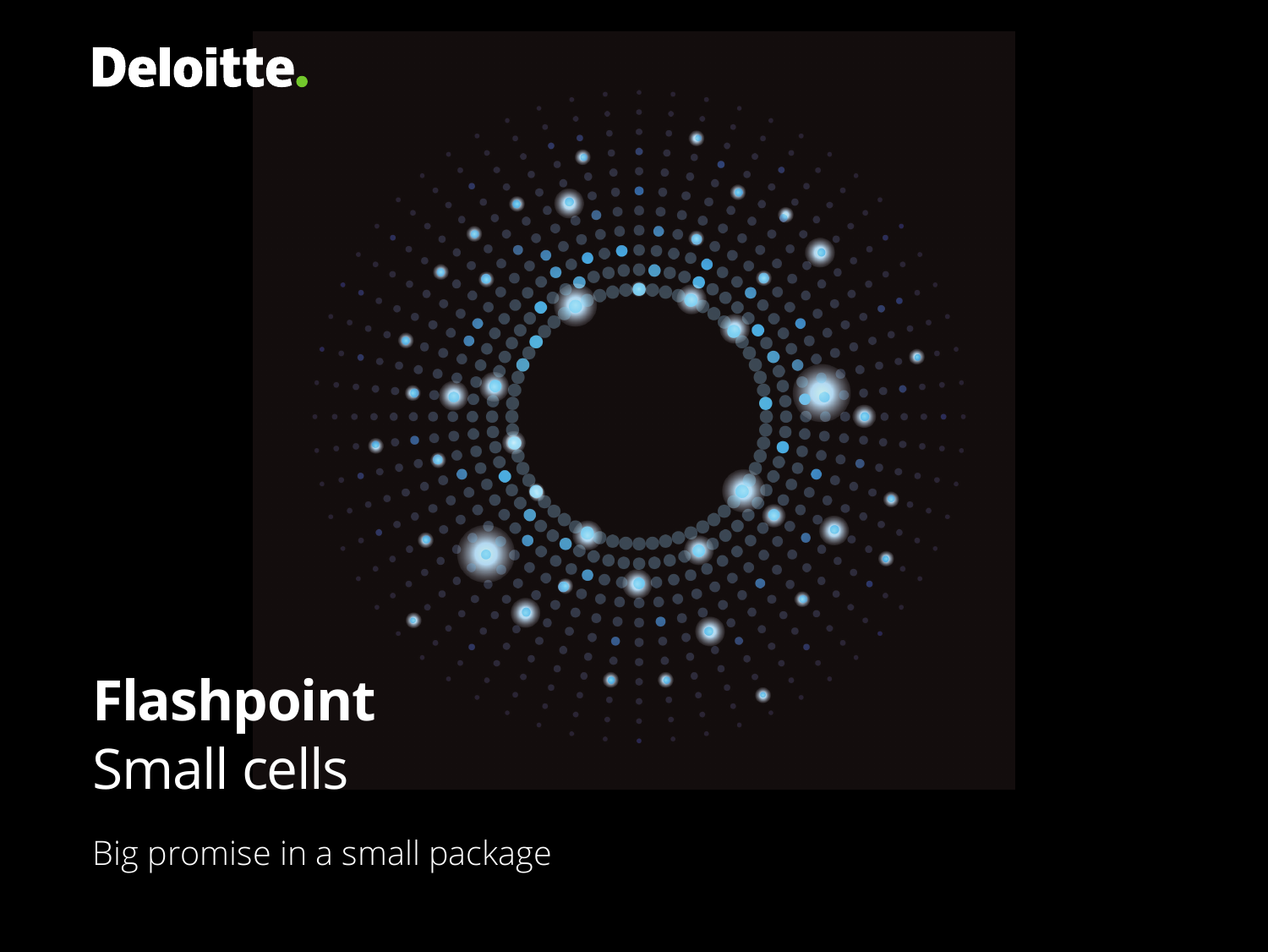## Big promise in a small package

If your company has an aggressive plan for deploying small cell solutions, you're not alone. Small cell solutions are rapidly moving beyond just providing coverage within buildings or arenas, to becoming enablers of outdoor network densification. All major communications service providers (CSPs) have announced densification plans, with some already deploying small cells into their networks.

About a third of small cells are now deployed in outdoor environments, and by 2019 global demand for outdoor small cell solutions is expected to grow by a factor of six—compared to fourfold growth for indoor small cells. As CSPs look to further fortify networks for 5G upgrades small cells are set to serve as a key component.

There are plenty of reasons for organizations to move forward aggressively. Small cells promise a cost-effective solution for filling coverage gaps, increasing bandwidth, and getting the networks ready for 5G without the need to build more expensive macro sites.

Indoor applications are obvious and plentiful. Small cells are ideal for use in places where macro antennas can't reach. They also offer a way to rapidly deploy the power of a network with precision and customization for outdoor environments—from sports venues and school campuses to downtown street "canyons" and rural neighborhoods. With

a small footprint of hardware, small cells attach discreetly to fixtures such as lampposts, signs, and other street furniture.

So what's the catch? The problem is small cells also bring additional complexity to the design of the network, and to the operational processes. To combat the increased complexity, manufacturers have built automated optimization and configuration tools into devices, and they have integrated multiple networking protocols and frequencies into a single package. However, those steps only go so far. Underestimate the scope of network and operational complexity, and you introduce the risk of higher costs and less flexibility with new applications. You also risk slowing your ability to react to changes in demand. How do you manage this transition to the future without sacrificing hardfought gains in the performance of the existing network?

Two big shifts come into play for any organization developing a small cell strategy: a network design shift and an organizational shift.

Network design will involve moving from monolithic to multi-technology. To prepare for the future of 5G, an architecture that can seamlessly operate across multiple technology bases and between licensed and unlicensed spectrums is required. A nationwide macro environment contains thousands of cells to engineer, deploy, and maintain. A small

cell environment has hundreds of thousands. In addition to shifting from a "macro towers only" mindset to a "connect anything" strategy, networks must operate both transparently and securely across licensed and unlicensed spectrums.

You shouldn't underestimate the organizational shift required, either. Operational practices will need to shift from rigid to flexible and include dynamic toolsets. Light-touch "cookie cutter" processes will have to replace heavier, customengineered processes to control the cost and to speed up the delivery of those hundreds of thousands of cells. New ideas, tools, and organizational processes will be required to navigate the complexity of managing capacity and quality, even as the demand pattern remains essentially unknown and chaotic.

### **About** *Flashpoints*

Every day brings new ideas and possibilities to the Technology, Media, and Telecommunications sectors. *Flashpoints* is your tool for gaining the context you need to make sense of these critical developments—as they emerge.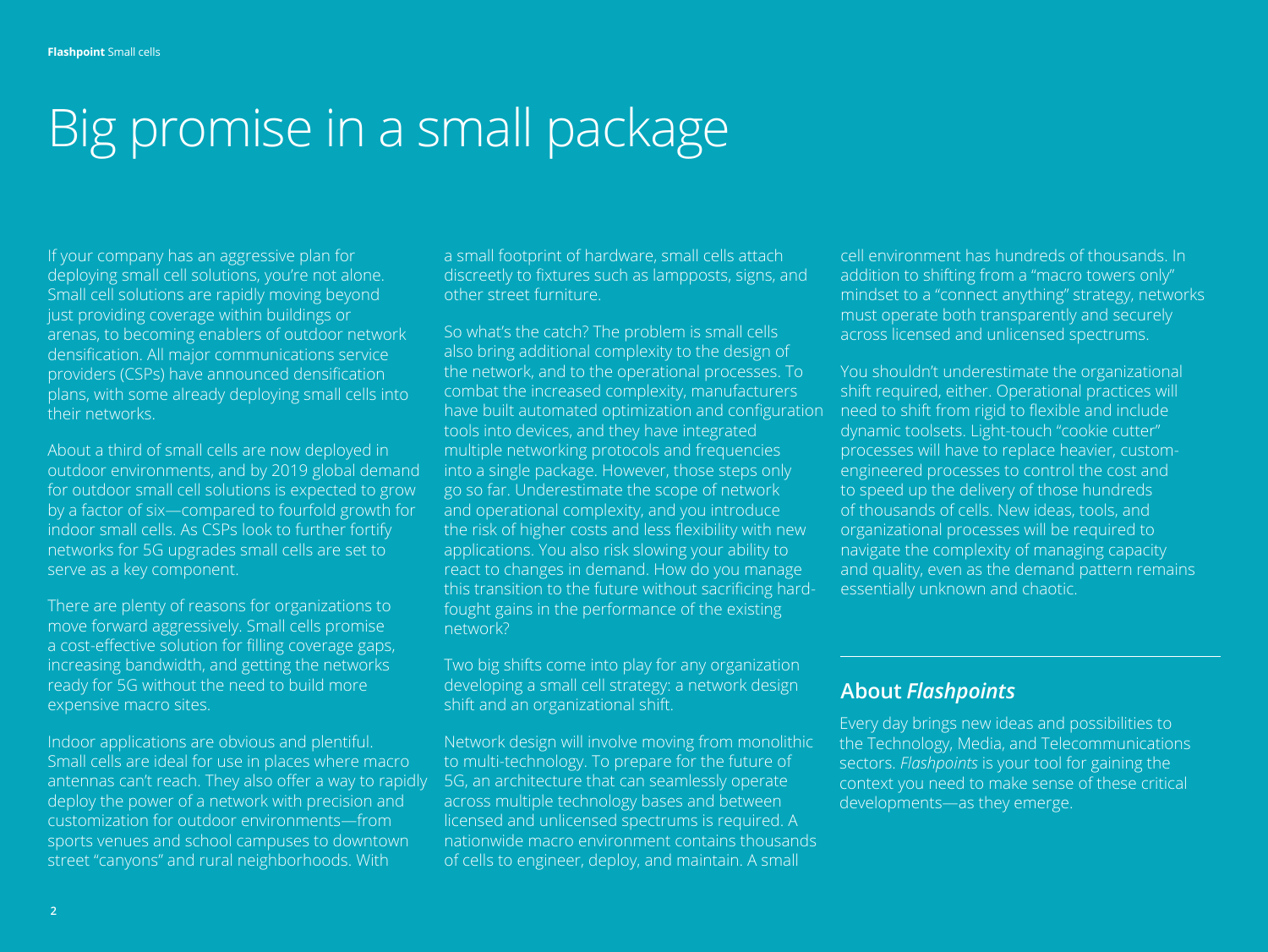### Key observations









#### **Why small cells now?**

Achieving significant advances in capacity and network speed will require densification of networks consistent with a 5G strategy over both licensed and unlicensed spectrums. This is where small cells will come to play—to patch coverage holes, to optimize signal strength, and to increase capacity to meet consumer demand.

#### **Impact on network design**

Shifting from a "macro tower only" mindset to a "connect everything" mindset presents a new set of challenges that will require looking beyond conventional ways of thinking about network design and engineering, site selection, and deployment.

#### **Evolving organizational capabilities**

The processes and tools for overseeing conventional network deployment and rollout might not work so effectively in the new era of small cells. From process automation to reporting, a diverse and potentially new set of capabilities will be needed.

#### **How innovation helps**

Small cells give rise to several opportunities—both in terms of building and maintaining networks as well as the services delivered via those networks. They have the potential to offer speeds that pave the way for wireline broadband substitution and enable the creation of a mesh network, offering direct connectivity to the rapidly growing number of Internet of Things (IoT) devices. But to fully capitalize on the opportunity, processes and tools must be updated in lockstep.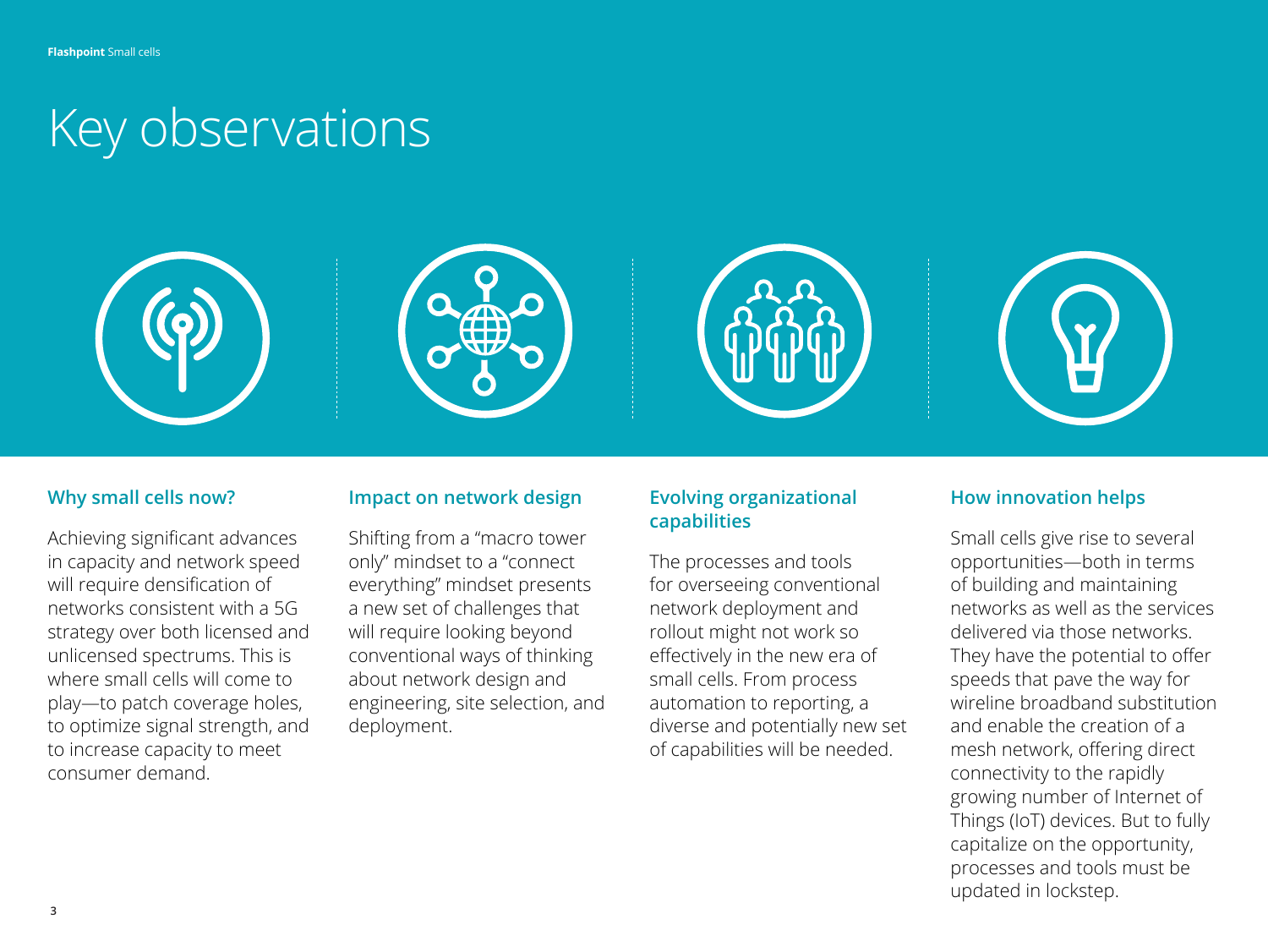### Why small cells now?

Small cells can be nimble, quick to install, and in many ways more affordable than constructing large conventional towers. The "install (just about) anywhere" aspect of small cells helps to deal with limitations on available spectrum by leveraging higher frequencies for focused coverage and capacity requirements. Ultimately, small cells—by virtue of their pervasiveness—will assist in achieving densification in support of a 5G strategy, to make significant advances in capacity and network speed. The shift could drive wireline broadband substitution in densely populated metro areas while supporting the emerging IoT, in which more sensor-enabled wireless devices create a rich new world of connectivity and interactivity.

CSPs are beginning to view the solution as a strategic enabler rather than a tactical fix. For larger players, small cells can offer a strategic path to market solidification while helping to

reduce costs associated with capacity growth in targeted areas with population density. For smaller CSPs, small cells offer a rapid and potentially cost-effective way to grow networks efficiently and strategically.

With the importance of small cells growing, you will likely want proactive and forward-thinking steps to position your organization for the future. Key activities will include identifying priority markets in which bandwidth could become an issue, deploying small cells prudently within those markets, and proactively assessing emerging deployment opportunities rather than reacting to coverage gaps as they occur. Moreover, you can take several "no regrets" moves to gain access to rights of way, power, and backhaul, which are often the most expensive and time-consuming barriers to small cell deployment.



Achieving significant advances in capacity and network speed will require densification of networks consistent with a 5G strategy over both licensed and unlicensed spectrums. This is where small cells will come to play—to patch coverage holes, to optimize signal strength, and to increase capacity to meet consumer demand.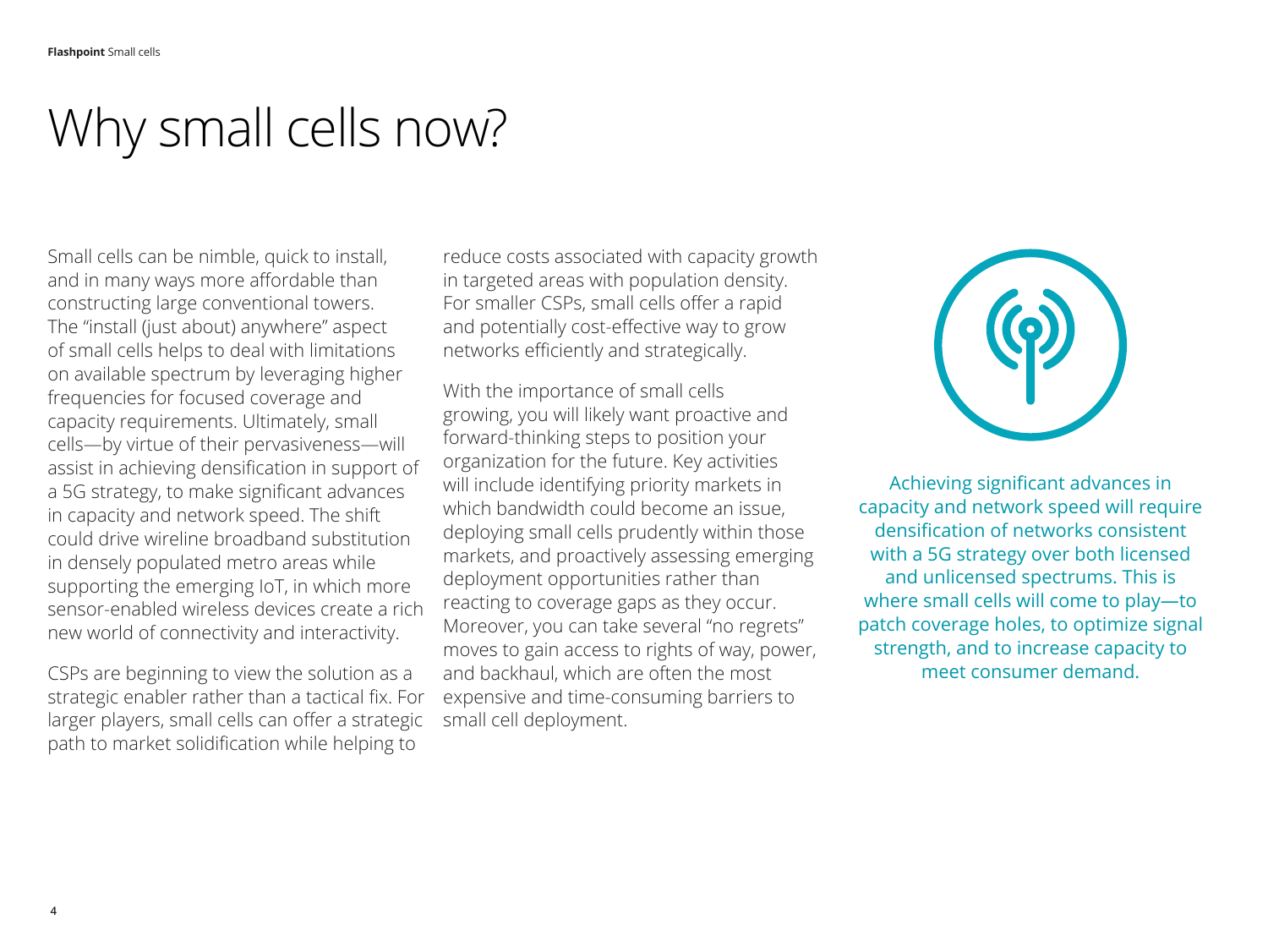### Impact on network design

Small cells represent a fundamentally different challenge compared to towers. While macro towers can be built based on conventional principles of network engineering and positioned in optimal places on the network, in the case of small cells, additional factors such as concealment will come into play. With small cells, the limiting factors are sometimes outside your control. Therefore, tools are needed to identify potential locations for small cells.

Network design teams need to be equipped with the right tools and information for identifying small cell site locations that have the highest chance of success when it comes to the permitting process, taking into consideration the location of existing fiber and the physical application of the

small cell itself. Effective use of spare capacity on existing backhaul networks is paramount, as the costs of securing new rights of way and building a new backhaul link can quickly swamp the cost advantage of a small cell strategy. In addition to the wireless infrastructure, you should consider existing residential business fiber networks for potential use in small cell backhaul. Know that your team will need information on intergovernmental relationships and infrastructure usage restrictions, specifications on existing street furniture within jurisdictions, and information on available backhaul options and power options in every part of the network, not just the "wireless" network.



Shifting from a "macro tower only" mindset to a "connect everything" mindset presents a new set of challenges that will require looking beyond conventional ways of thinking about network design and engineering, site selection, and deployment.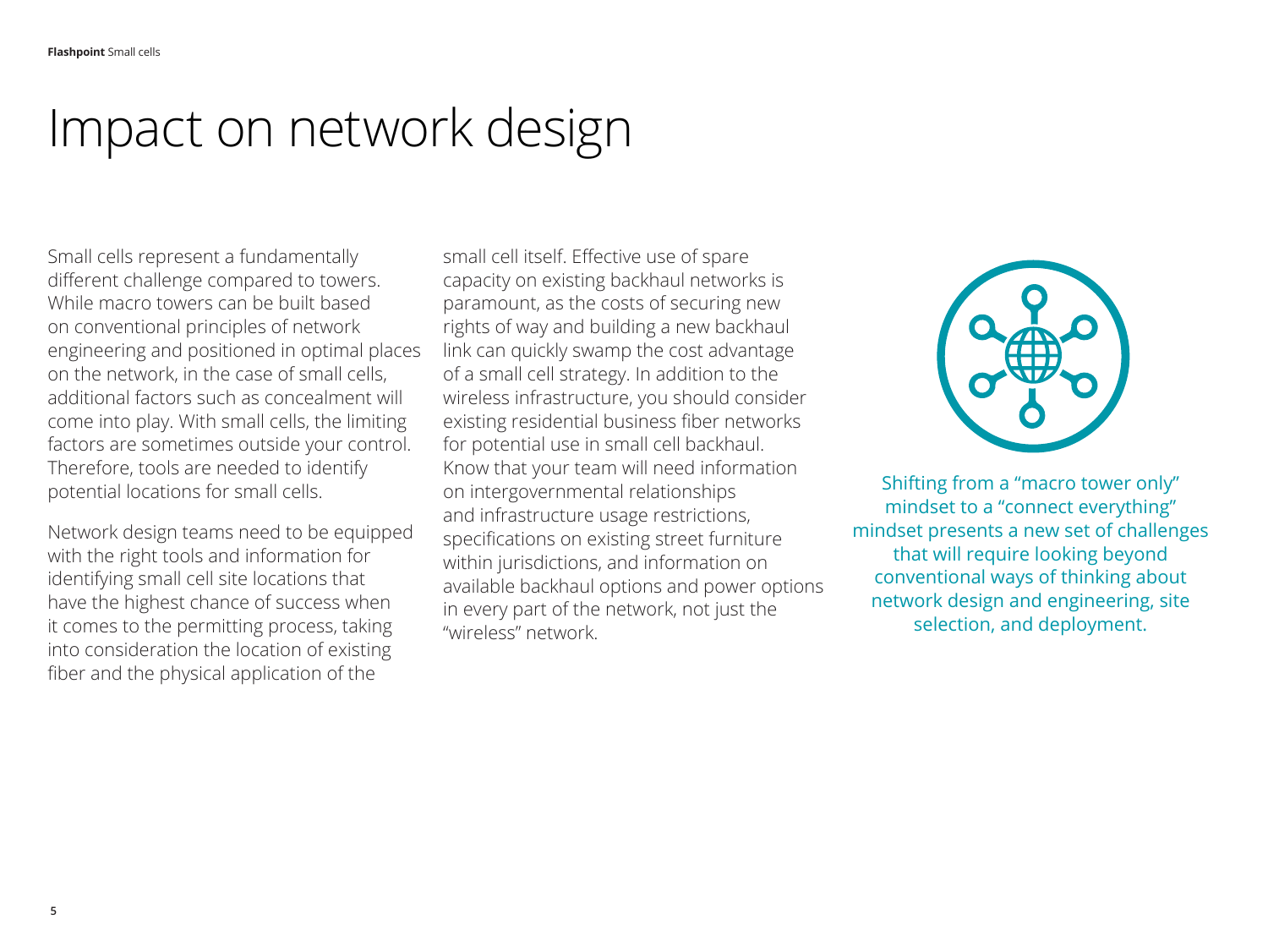### Evolving organizational capabilities

The complexity involved in undertaking thousands of small cell projects across a nation or a continent will require a heightened level of organizational capabilities and governance. Working with thousands of new municipalities, layers of regulations, infrastructure partners, and technology vendors creates a new web of requirements and expectations. And as your coverage footprint grows denser, additional burdens emerge for managing equipment, logistics, and data. Operations and maintenance functions will have to work in harmony. You cannot presume existing organizational processes, tools, and infrastructure will support the intricacies and nuances associated with a small cell explosion.

The emergence of small cell solutions requires development and refinement of a diverse and potentially new set of organizational capabilities such as process automation, mobile apps to support field workers, regulatory processes, and real-time

performance monitoring and analytics, just to name a few. Reporting becomes especially critical amid the new, more complex landscape. And while real-time monitoring and analysis of networks is a strong suit for some companies today, there is room for improvement.

Having the right tools—such as repeatable templates, blueprints, and procedures for the new small cell model—can help automate and accelerate activities, minimize manual intervention, and maximize user productivity and, ultimately, speed of deployment.



The processes and tools for overseeing conventional network deployment and rollout might not work so effectively in the new era of small cells. From process automation to reporting, a diverse and potentially new set of capabilities will be needed.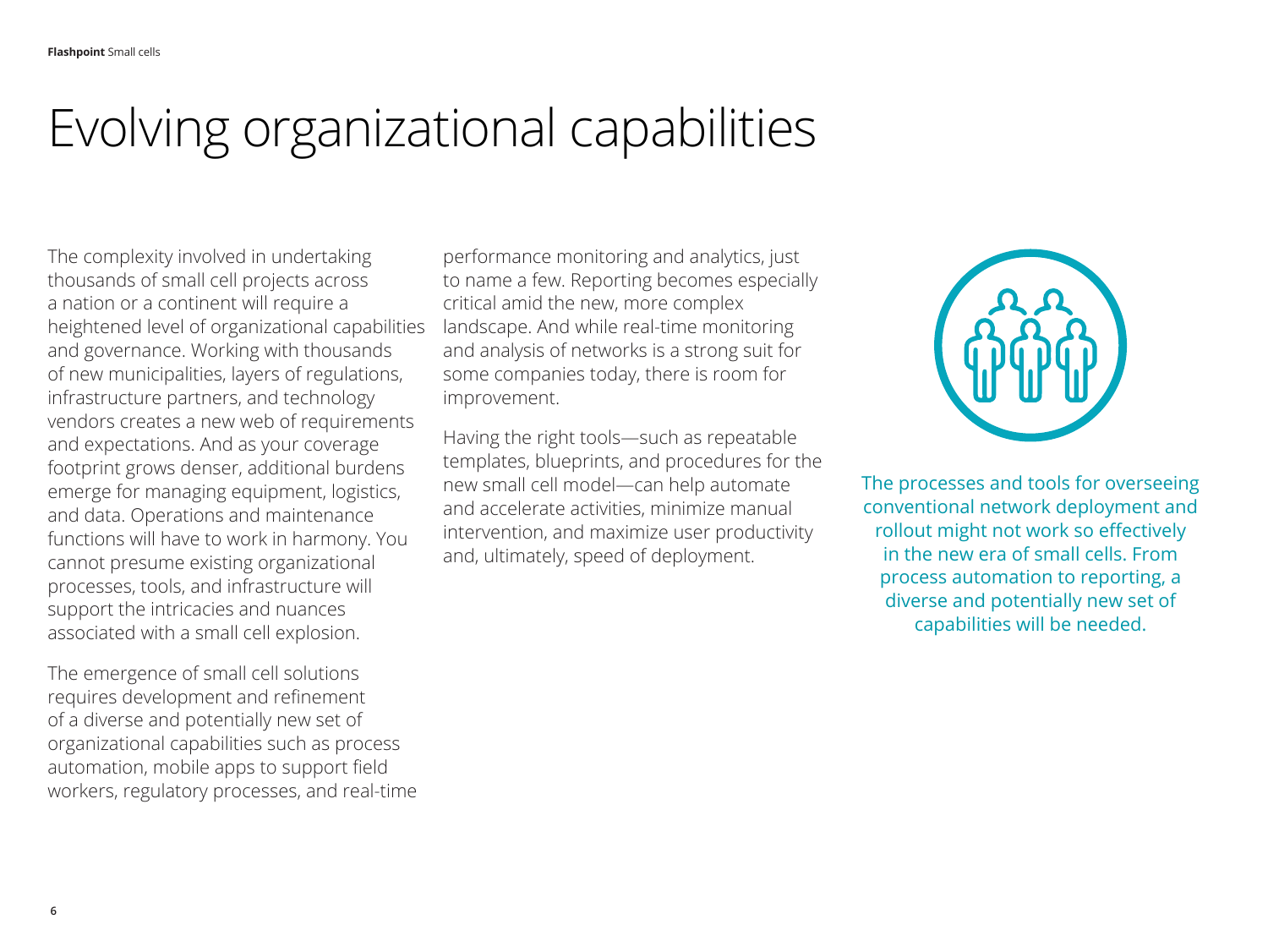### How innovation helps

As small cells promise denser networks, more pervasive services, and more reliable connectivity, new opportunities for innovation should begin to emerge. Innovation will continue in small cell technology itself, making it cheaper and increasing performance. This trend also lowers barriers to new market entrants and inflates the potential for other players to insert themselves between you and your customer. Innovation around the broader ecosystem as well as in services that the network can deliver—will help inoculate you against these threats.

Collaboration with the entire ecosystem up and down the value chain can foster new business models and new service ideas. Innovating new tools for optimizing signal strength and hardware placement can help you to maintain a competitive position when it comes to cost and performance. Thoughtful placement of cells with respect to commercial centers can open opportunity for new advertising concepts, with more precise triangulation of user location.

Experience in prior technology cycles tells us that the more available connectivity becomes, the more users find ways to use it. If users can suddenly access content consistently from more locations, small cell explosion could open up more opportunities for overthe-top services, as well as new partnerships for delivering those services. Given the wide range of applications to be supported, small cell deployments will need to flexibly combine resources across licensed spectrum in lowand high-frequency bands, shared spectrum, and unlicensed spectrum. Embracing technologies such as License Assisted Access (LAA) that use carrier aggregation across different licensed and unlicensed bands to increase capacity of the cellular network can expand the market potential for new partnerships in offering over-the-top services. Introducing mesh small cell architectures similar to those used in some wireless utility networks or in home control networks could bring advantages for multi-device interaction or for managing peak traffic demands.



Small cells give rise to several opportunities—both in terms of building and maintaining networks as well as the services delivered via those networks. They have the potential to offer speeds that pave the way for wireline broadband substitution and enable the creation of a mesh network, offering direct connectivity to the rapidly growing number of Internet of Things (IoT) devices. But to fully capitalize on the opportunity, processes and tools must be updated in lockstep.